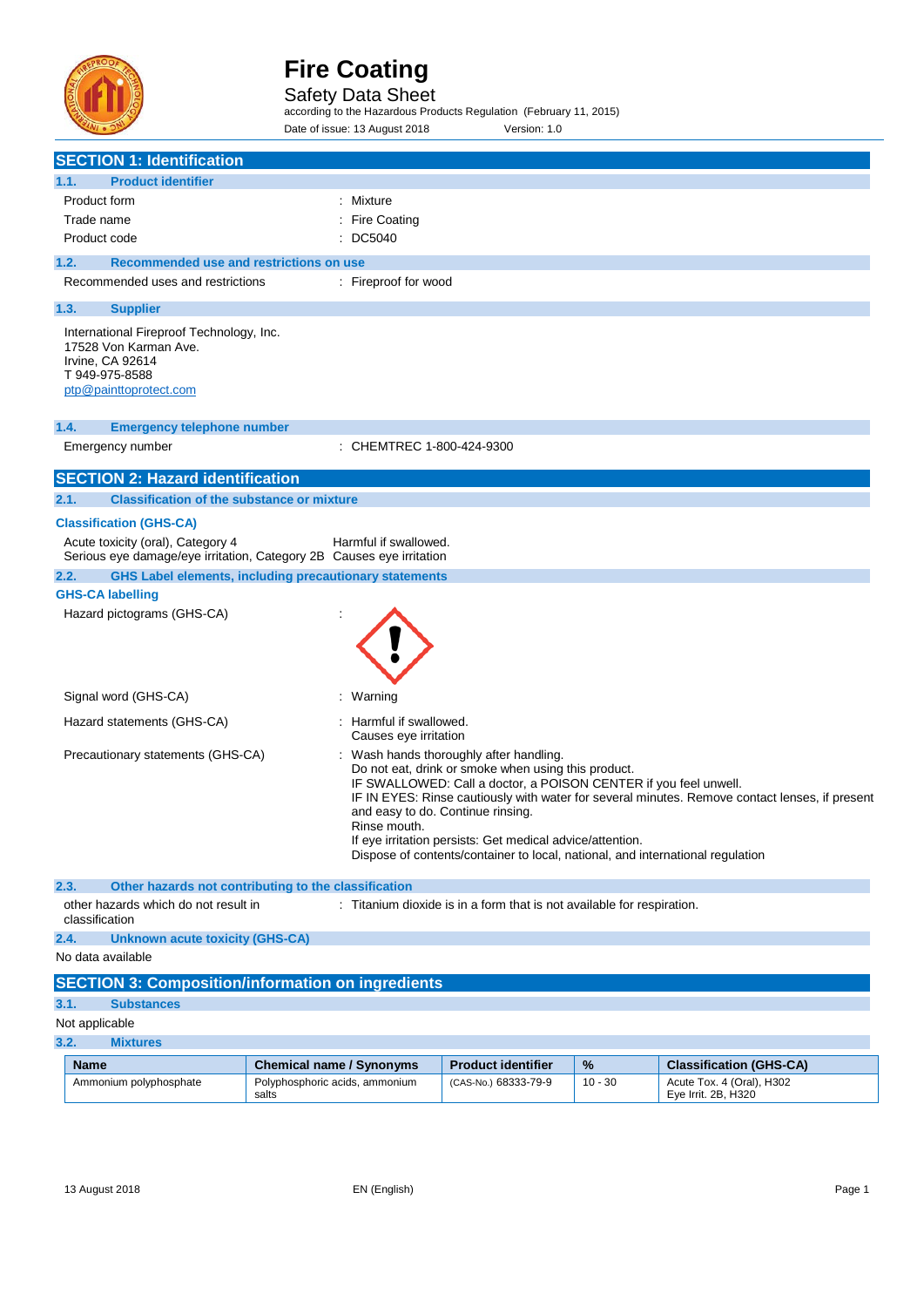Safety Data Sheet according to the Hazardous Products Regulation (February 11, 2015)

| <b>Name</b>      | <b>Chemical name / Synonyms</b>                                                                                                                                                                                        | <b>Product identifier</b> | $\%$   | <b>Classification (GHS-CA)</b> |
|------------------|------------------------------------------------------------------------------------------------------------------------------------------------------------------------------------------------------------------------|---------------------------|--------|--------------------------------|
| Titanium dioxide | C.I. 77891 / C.I. Pigment White 6 /<br>Titanium oxide (TiO2) / CI 77891 /<br>Titanium(IV) oxide / C.I. Pigment<br>White 7 / Pigment White 6 / Titanium<br>dioxide nanoparticles / TITANIUM<br>DIOXIDE / Titanium oxide | (CAS-No.) 13463-67-7      | 7 - 13 | Carc. 2, H351                  |

Full text of hazard classes and H-statements : see section 16

| <b>SECTION 4: First-aid measures</b>                                        |                                                                                                                                                                                                                                                                                                                                                                                                                                                                     |
|-----------------------------------------------------------------------------|---------------------------------------------------------------------------------------------------------------------------------------------------------------------------------------------------------------------------------------------------------------------------------------------------------------------------------------------------------------------------------------------------------------------------------------------------------------------|
| <b>Description of first aid measures</b><br>4.1.                            |                                                                                                                                                                                                                                                                                                                                                                                                                                                                     |
| First-aid measures after inhalation                                         | Move the affected person away from the contaminated area and into the fresh air. Get medical<br>advice/attention if you feel unwell.                                                                                                                                                                                                                                                                                                                                |
| First-aid measures after skin contact                                       | : Remove affected clothing and wash all exposed skin area with mild soap and water, followed<br>by warm water rinse. If skin irritation or rash occurs: Get medical advice/attention.                                                                                                                                                                                                                                                                               |
| First-aid measures after eye contact                                        | Rinse immediately with plenty of water for 15 minutes. Remove contact lenses, if present and<br>easy to do. Continue rinsing. If eye irritation persists: Get medical advice/attention.                                                                                                                                                                                                                                                                             |
| First-aid measures after ingestion                                          | : Rinse mouth. Do NOT induce vomiting. Get medical advice/attention.                                                                                                                                                                                                                                                                                                                                                                                                |
| 4.2.<br>Most important symptoms and effects (acute and delayed)             |                                                                                                                                                                                                                                                                                                                                                                                                                                                                     |
| Symptoms/effects after skin contact                                         | : May cause slight temporary irritation.                                                                                                                                                                                                                                                                                                                                                                                                                            |
| Symptoms/effects after eye contact                                          | Causes eye irritation.                                                                                                                                                                                                                                                                                                                                                                                                                                              |
| Symptoms/effects after ingestion                                            | Harmful if swallowed.                                                                                                                                                                                                                                                                                                                                                                                                                                               |
| Potential Adverse human health effects and<br>symptoms                      | Harmful if swallowed. Causes serious eye irritation.                                                                                                                                                                                                                                                                                                                                                                                                                |
| Immediate medical attention and special treatment, if necessary<br>4.3.     |                                                                                                                                                                                                                                                                                                                                                                                                                                                                     |
| Note to physician :                                                         | : Treat symptomatically.                                                                                                                                                                                                                                                                                                                                                                                                                                            |
| <b>SECTION 5: Fire-fighting measures</b>                                    |                                                                                                                                                                                                                                                                                                                                                                                                                                                                     |
| 5.1.<br><b>Suitable extinguishing media</b>                                 |                                                                                                                                                                                                                                                                                                                                                                                                                                                                     |
| Suitable extinguishing media                                                | : Use extinguishing media appropriate for surrounding fire.                                                                                                                                                                                                                                                                                                                                                                                                         |
| <b>Unsuitable extinguishing media</b><br>5.2.                               |                                                                                                                                                                                                                                                                                                                                                                                                                                                                     |
| Unsuitable extinguishing media                                              | : None known.                                                                                                                                                                                                                                                                                                                                                                                                                                                       |
| 5.3.<br>Specific hazards arising from the hazardous product                 |                                                                                                                                                                                                                                                                                                                                                                                                                                                                     |
| Fire hazard                                                                 | : The product is not flammable. Supports combustion. On combustion forms: Carbon oxides<br>(CO, CO2). Nitrogen oxides. Metal oxides.                                                                                                                                                                                                                                                                                                                                |
| <b>Explosion hazard</b>                                                     | Risk of explosion if heated under confinement.                                                                                                                                                                                                                                                                                                                                                                                                                      |
| 5.4.<br>Special protective equipment and precautions for fire-fighters      |                                                                                                                                                                                                                                                                                                                                                                                                                                                                     |
| Firefighting instructions                                                   | : Use water spray or fog for cooling exposed containers. Exercise caution when fighting any<br>chemical fire. Prevent fire fighting water from entering the environment.                                                                                                                                                                                                                                                                                            |
| Protective equipment for firefighters                                       | Do not enter fire area without proper protective equipment, including respiratory protection. For<br>further information refer to section 8: "Exposure controls/personal protection".                                                                                                                                                                                                                                                                               |
| <b>SECTION 6: Accidental release measures</b>                               |                                                                                                                                                                                                                                                                                                                                                                                                                                                                     |
| Personal precautions, protective equipment and emergency procedures<br>6.1. |                                                                                                                                                                                                                                                                                                                                                                                                                                                                     |
| General measures                                                            | : Avoid contact with eyes. Avoid breathing mist, vapours. Spilled material may present a slipping<br>hazard.                                                                                                                                                                                                                                                                                                                                                        |
| Personal Precautions, Protective Equipment<br>and Emergency Procedures      | Evacuate unnecessary personnel. Wear recommended personal protective equipment. Equip<br>cleanup crew with proper protection. Use self-contained breathing apparatus. For further<br>information refer to section 8: "Exposure controls/personal protection". Ventilate area.                                                                                                                                                                                       |
| Prevention Measures for Secondary Accidents                                 | Prevent entry to sewers and public waters. Notify authorities if liquid enters sewers or public<br>waters.                                                                                                                                                                                                                                                                                                                                                          |
| 6.2.<br>Methods and materials for containment and cleaning up               |                                                                                                                                                                                                                                                                                                                                                                                                                                                                     |
| Methods for cleaning up                                                     | Small spills: Stop leak if safe to do so. Dilute with plenty of water. Absorb remaining liquid with<br>sand or inert absorbent and remove to safe place. Dispose of at a licensed waste collection<br>centre. In case of large spillages: Approach from upwind. Wash contaminated area with large<br>amounts of water. Consult an expert on waste disposal or treatment. For further information<br>refer to section 13. See Heading 1. Emergency telephone number. |
| 6.3.<br><b>Reference to other sections</b>                                  |                                                                                                                                                                                                                                                                                                                                                                                                                                                                     |

For further information refer to section 8: "Exposure controls/personal protection"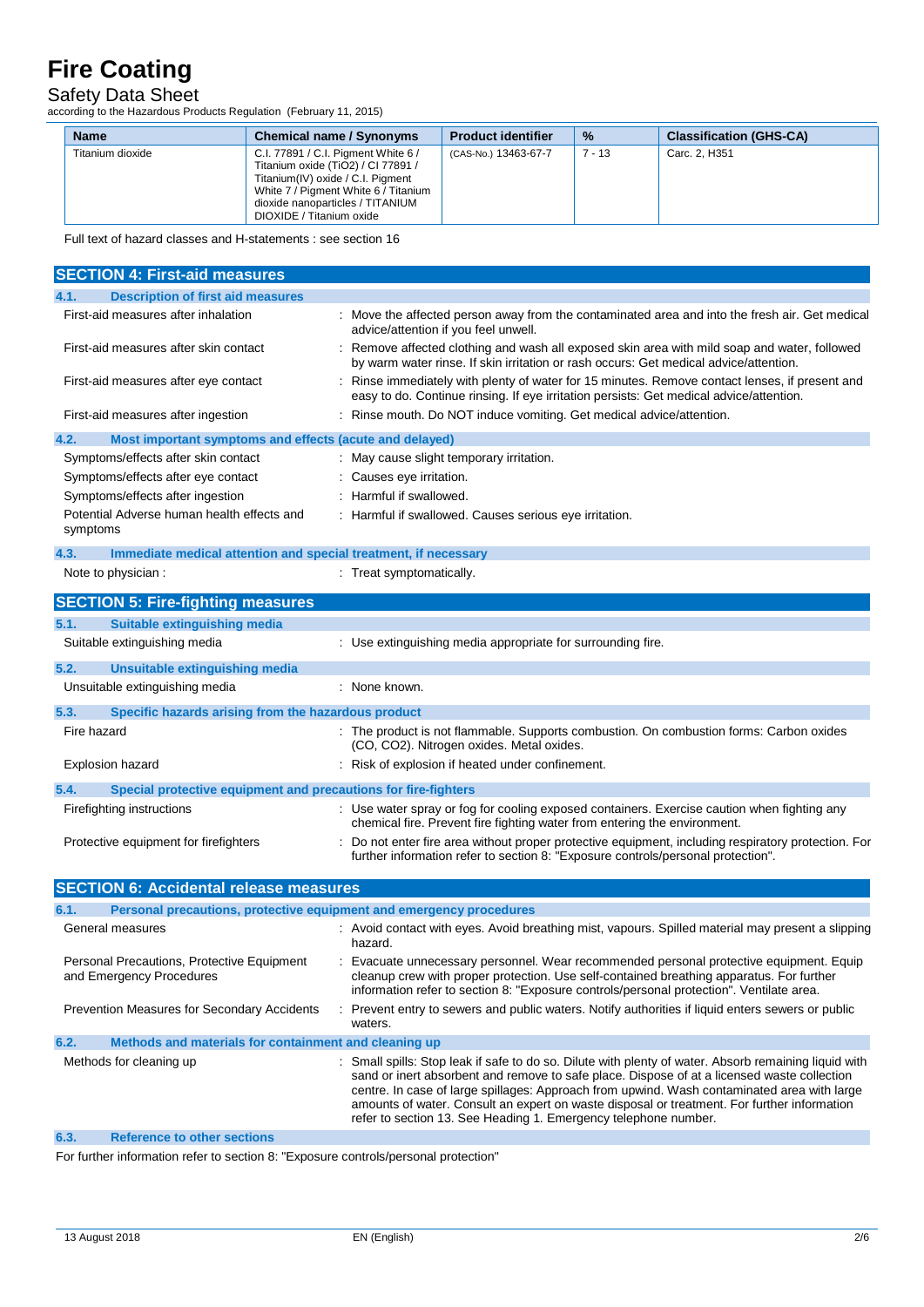Safety Data Sheet according to the Hazardous Products Regulation (February 11, 2015)

| <b>SECTION 7: Handling and storage</b>                               |                                                                                                                                                                       |
|----------------------------------------------------------------------|-----------------------------------------------------------------------------------------------------------------------------------------------------------------------|
| <b>Precautions for safe handling</b><br>7.1.                         |                                                                                                                                                                       |
| Precautions for safe handling                                        | : Avoid contact with eyes. Provide good ventilation in process area to prevent formation of<br>vapour. Avoid breathing mist, vapours.                                 |
| Hygiene measures                                                     | : Do not eat, drink or smoke when using this product. Wash hands thoroughly after handling.<br>Handle in accordance with good industrial hygiene and safety practice. |
| 7.2.<br>Conditions for safe storage, including any incompatibilities |                                                                                                                                                                       |
| Storage conditions                                                   | : Keep only in the original container in a cool, well ventilated place away from : Incompatible<br>materials. Keep container closed when not in use.                  |
| Incompatible materials                                               | : Strong acids. alkalis. Oxidizing agent. Organic solvents.                                                                                                           |
| Storage temperature                                                  | $\approx$ 5 - 35 °C (Use up as soon as possible after opening the lid)                                                                                                |

### **SECTION 8: Exposure controls/personal protection**

**8.1. Control parameters**

| Titanium dioxide (13463-67-7) |                                |                                                                                         |  |
|-------------------------------|--------------------------------|-----------------------------------------------------------------------------------------|--|
| <b>USA - ACGIH</b>            | ACGIH TWA (mg/m <sup>3</sup> ) | $10 \text{ mg/m}^3$                                                                     |  |
| <b>USA - ACGIH</b>            | Remark (ACGIH)                 | LRT irr; A4                                                                             |  |
| <b>USA - ACGIH</b>            | Regulatory reference           | <b>ACGIH 2018</b>                                                                       |  |
| Canada (Quebec)               | $VEMP$ (mg/m <sup>3</sup> )    | 10 mg/m <sup>3</sup> (containing no Asbestos and <1%)<br>Crystalline silica-total dust) |  |
| Alberta                       | OEL TWA (mg/m <sup>3</sup> )   | 10 mg/m $3$                                                                             |  |
| <b>British Columbia</b>       | OEL TWA (mg/m <sup>3</sup> )   | 10 mg/m <sup>3</sup> (total dust)                                                       |  |
| Manitoba                      | OEL TWA (mg/m <sup>3</sup> )   | 10 mg/m $3$                                                                             |  |
| <b>New Brunswick</b>          | OEL TWA (mg/m <sup>3</sup> )   | $10$ mg/m <sup>3</sup>                                                                  |  |
| New Foundland & Labrador      | OEL TWA (mg/m <sup>3</sup> )   | $10 \text{ mg/m}^3$                                                                     |  |
| Nova Scotia                   | OEL TWA (mg/m <sup>3</sup> )   | $10 \text{ mg/m}^3$                                                                     |  |
| Nunavut                       | OEL STEL (mg/m <sup>3</sup> )  | $20 \text{ mg/m}^3$                                                                     |  |
| Nunavut                       | OEL TWA (mg/m <sup>3</sup> )   | $10$ mg/m <sup>3</sup>                                                                  |  |
| <b>Northwest Territories</b>  | OEL STEL (mg/m <sup>3</sup> )  | $20 \text{ mg/m}^3$                                                                     |  |
| <b>Northwest Territories</b>  | OEL TWA (mg/m <sup>3</sup> )   | $10 \text{ mg/m}^3$                                                                     |  |
| Ontario                       | OEL TWA (mg/m <sup>3</sup> )   | $10 \text{ mg/m}^3$                                                                     |  |
| <b>Prince Edward Island</b>   | OEL TWA (mg/m <sup>3</sup> )   | $10$ mg/m <sup>3</sup>                                                                  |  |
| Saskatchewan                  | OEL STEL (mg/m <sup>3</sup> )  | $20$ mg/m <sup>3</sup>                                                                  |  |
| Saskatchewan                  | OEL TWA (mg/m <sup>3</sup> )   | $10$ mg/m <sup>3</sup>                                                                  |  |
| Yukon                         | OEL STEL (mg/m <sup>3</sup> )  | $20 \text{ mg/m}^3$                                                                     |  |
| Yukon                         | OEL TWA (mg/m <sup>3</sup> )   | 30 mppcf                                                                                |  |

Appropriate engineering controls : Ensure adequate ventilation. Emergency eye wash fountains and safety showers should be available in the immediate vicinity of any potential exposure.

**8.3. Individual protection measures/Personal protective equipment**

### **Hand protection:**

Impermeable protective gloves. Protective gloves made of rubber or PVC

### **Eye protection:**

Chemical goggles or safety glasses

### **Respiratory protection:**

In case of inadequate ventilation wear respiratory protection. If the occupational exposure limit is exceeded: Wear a self contained breathing apparatus. suitable respiratory equipment (breathing apparatus with filter)

### **Other information:**

Do not eat, drink or smoke during use.

| <b>SECTION 9: Physical and chemical properties</b> |                                                       |     |
|----------------------------------------------------|-------------------------------------------------------|-----|
|                                                    |                                                       |     |
| 9.1.                                               | Information on basic physical and chemical properties |     |
| Physical state                                     | : Liauid                                              |     |
| 13 August 2018                                     | EN (English)                                          | 3/6 |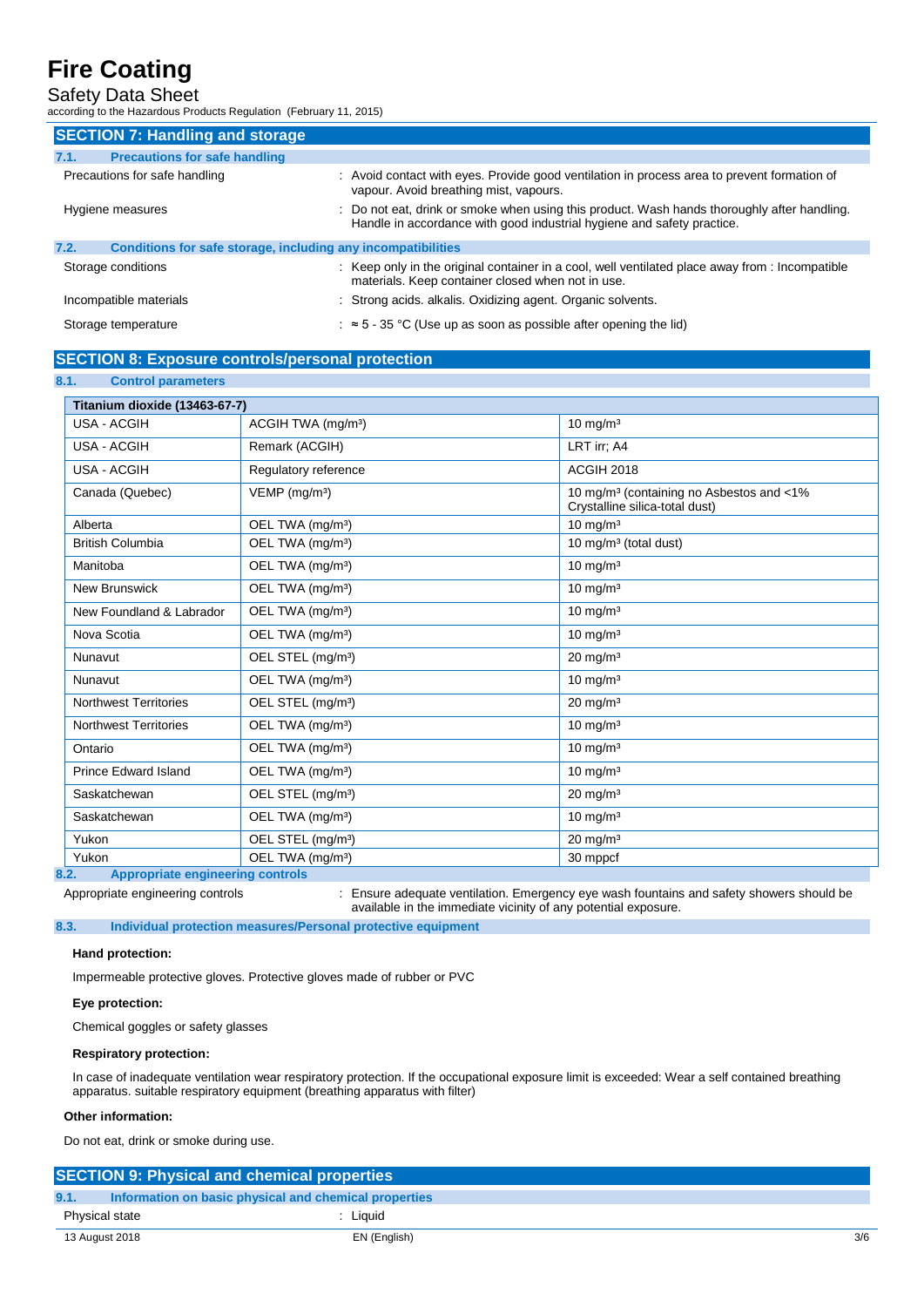Safety Data Sheet according to the Hazardous Products Regulation (February 11, 2015)

| Appearance                                 | Viscous.                    |
|--------------------------------------------|-----------------------------|
| Colour                                     | white Grey                  |
| Odour                                      | characteristic              |
| Odour threshold                            | No data available           |
| рH                                         | $: 6.5 - 9.5$               |
| Relative evaporation rate (butylacetate=1) | No data available           |
| Relative evaporation rate (ether=1)        | No data available           |
| Melting point                              | : No data available         |
| Freezing point                             | No data available           |
| Boiling point                              | >100 °C                     |
| Flash point                                | No data available           |
| Auto-ignition temperature                  | No data available           |
| Decomposition temperature                  | No data available           |
| Flammability (solid, gas)                  | Not applicable              |
| Vapour pressure                            | No data available           |
| Vapour pressure at 50 °C                   | No data available           |
| Relative density                           | No data available           |
| Density                                    | 1.35±0.1 (Specific gravity) |
| Solubility                                 | Miscible with water.        |
| Log Pow                                    | No data available           |
| Viscosity, dynamic                         | $: 8000 - 25000$ cP         |
| <b>Explosive limits</b>                    | No data available           |
|                                            |                             |

## **9.2. Other information**

No additional information available

| <b>SECTION 10: Stability and reactivity</b> |                                                                                                                                                  |
|---------------------------------------------|--------------------------------------------------------------------------------------------------------------------------------------------------|
| 10.1.<br><b>Reactivity</b>                  |                                                                                                                                                  |
| Reactivity                                  | : Stable under normal conditions of use.                                                                                                         |
| Chemical stability                          | : Stable under normal conditions of use.                                                                                                         |
| Possibility of hazardous reactions          | : Hazardous polymerization will not occur.                                                                                                       |
| Conditions to avoid                         | : None known.                                                                                                                                    |
| Incompatible materials                      | : Strong acids. Organic solvents. alkalis. Oxidizing agent.                                                                                      |
| Hazardous decomposition products            | : No hazardous decomposition products known at room temperature. On combustion forms:<br>Nitrogen oxides. Carbon oxides (CO, CO2). Metal oxides. |

| <b>SECTION 11: Toxicological information</b>  |                                                                                      |     |
|-----------------------------------------------|--------------------------------------------------------------------------------------|-----|
| Information on toxicological effects<br>11.1. |                                                                                      |     |
| Acute toxicity (oral)                         | : Oral: Harmful if swallowed.                                                        |     |
| Acute toxicity (dermal)                       | : Not classified (Based on available data, the classification criteria are not met)  |     |
| Acute toxicity (inhalation)                   | : Not classified (Based on available data, the classification criteria are not met)  |     |
| ATE CA (oral)                                 | 1197 mg/kg bodyweight                                                                |     |
| Ammonium polyphosphate (68333-79-9)           |                                                                                      |     |
| LD50 oral rat                                 | 300 - 2000 mg/kg                                                                     |     |
| Titanium dioxide (13463-67-7)                 |                                                                                      |     |
| LD50 oral rat                                 | > 10000 mg/kg                                                                        |     |
| Skin corrosion/irritation                     | : Not classified (Based on available data, the classification criteria are not met)  |     |
|                                               | pH: 6.5 - 9.5                                                                        |     |
| Serious eye damage/irritation                 | : Causes eye irritation.                                                             |     |
|                                               | pH: 6.5 - 9.5                                                                        |     |
| Respiratory or skin sensitization             | : Not classified (Based on available data, the classification criteria are not met)  |     |
| Germ cell mutagenicity                        | : Not classified (Based on available data, the classification criteria are not met)  |     |
| Carcinogenicity                               | : Not classified. (Based on available data, the classification criteria are not met) |     |
| <b>Fire Coating</b>                           |                                                                                      |     |
| Additional information                        | Titanium dioxide is in a form that is not available for respiration                  |     |
| Reproductive toxicity                         | : Not classified (Based on available data, the classification criteria are not met)  |     |
| 13 August 2018                                | EN (English)                                                                         | 4/6 |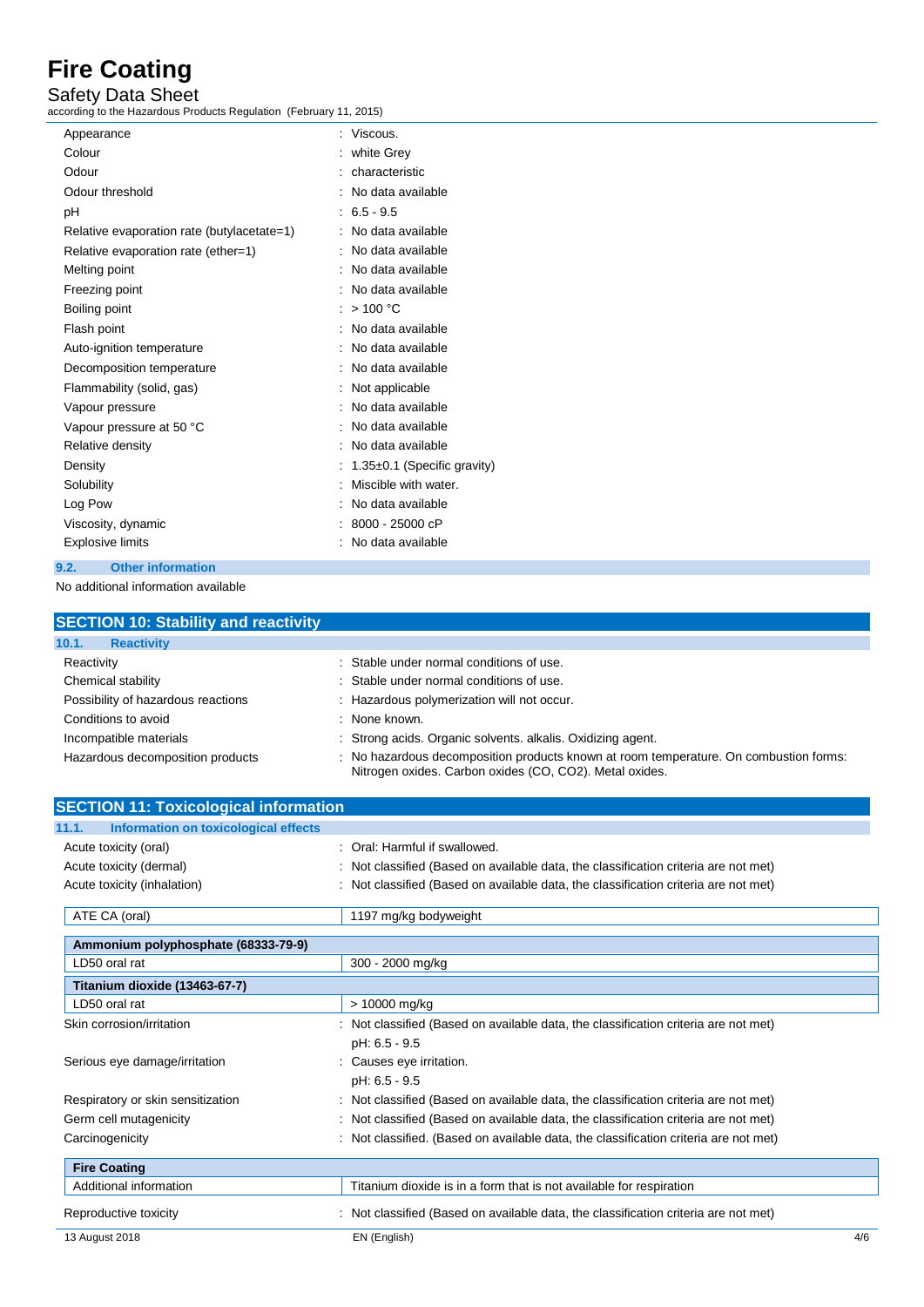Safety Data Sheet according to the Hazardous Products Regulation (February 11, 2015)

| STOT-single exposure<br>STOT-repeated exposure                          | : Not classified (Based on available data, the classification criteria are not met)<br>: Not classified (Based on available data, the classification criteria are not met) |
|-------------------------------------------------------------------------|----------------------------------------------------------------------------------------------------------------------------------------------------------------------------|
| Aspiration hazard                                                       | : Not classified (Based on available data, the classification criteria are not met)                                                                                        |
| Likely routes of exposure<br>Potential Adverse human health effects and | : Ingestion. Inhalation. Skin and eyes contact.<br>: Harmful if swallowed. Causes serious eye irritation.                                                                  |
| symptoms                                                                |                                                                                                                                                                            |
| Symptoms/effects after skin contact                                     | : May cause slight temporary irritation.                                                                                                                                   |
| Symptoms/effects after eye contact                                      | : Causes eye irritation.                                                                                                                                                   |
| Symptoms/effects after ingestion                                        | : Harmful if swallowed.                                                                                                                                                    |
| Other information                                                       | : Likely routes of exposure: ingestion, inhalation, skin and eye.                                                                                                          |

## **SECTION 12: Ecological information**

**12.1. Toxicity**

| Ammonium polyphosphate (68333-79-9)           |                                                                                     |
|-----------------------------------------------|-------------------------------------------------------------------------------------|
| LC50 fish 1                                   | > 500 mg/l (Exposure time: 96 h - Species: Brachydanio rerio [static])              |
| LC50 fish 2                                   | 123 mg/l (Exposure time: 96 h - Species: Oncorhynchus mykiss [flow-through])        |
| <b>Persistence and degradability</b><br>12.2. |                                                                                     |
| <b>Fire Coating</b>                           |                                                                                     |
| Persistence and degradability                 | Not established.                                                                    |
| <b>Bioaccumulative potential</b><br>12.3.     |                                                                                     |
| <b>Fire Coating</b>                           |                                                                                     |
| Bioaccumulative potential                     | Not established.                                                                    |
| 12.4.<br><b>Mobility in soil</b>              |                                                                                     |
| No additional information available           |                                                                                     |
| Other adverse effects<br>12.5.                |                                                                                     |
| Ozone                                         | : Not classified (Based on available data, the classification criteria are not met) |
| Other information                             | : Avoid release to the environment.                                                 |

|       | <b>SECTION 13: Disposal considerations</b> |                                                                                                                                                                                                                                                                  |
|-------|--------------------------------------------|------------------------------------------------------------------------------------------------------------------------------------------------------------------------------------------------------------------------------------------------------------------|
| 13.1. | <b>Disposal methods</b>                    |                                                                                                                                                                                                                                                                  |
|       | Product/Packaging disposal recommendations | Dispose of contents/container to comply with applicable local, national and international<br>regulation, a licensed hazardous-waste disposal contractor or collection site except for empty<br>clean containers which can be disposed of as non-hazardous waste. |

| <b>SECTION 14: Transport information</b>              |  |  |  |
|-------------------------------------------------------|--|--|--|
| <b>Basic shipping description</b><br>14.1.            |  |  |  |
| In accordance with TDG                                |  |  |  |
| <b>Transportation of Dangerous Goods</b>              |  |  |  |
| Not regulated for transport                           |  |  |  |
| 14.2.<br><b>Transport information/DOT</b>             |  |  |  |
| <b>Department of Transport</b>                        |  |  |  |
| Not regulated for transport                           |  |  |  |
| 14.3.<br>Air and sea transport                        |  |  |  |
| <b>IMDG</b>                                           |  |  |  |
| Not regulated for transport                           |  |  |  |
| <b>IATA</b>                                           |  |  |  |
| Not regulated for transport                           |  |  |  |
| <b>SECTION 15: Regulatory information</b>             |  |  |  |
| <b>15.1. National regulations</b>                     |  |  |  |
| Ammonium polyphosphate (68333-79-9)                   |  |  |  |
| Listed on the Canadian DSL (Domestic Substances List) |  |  |  |